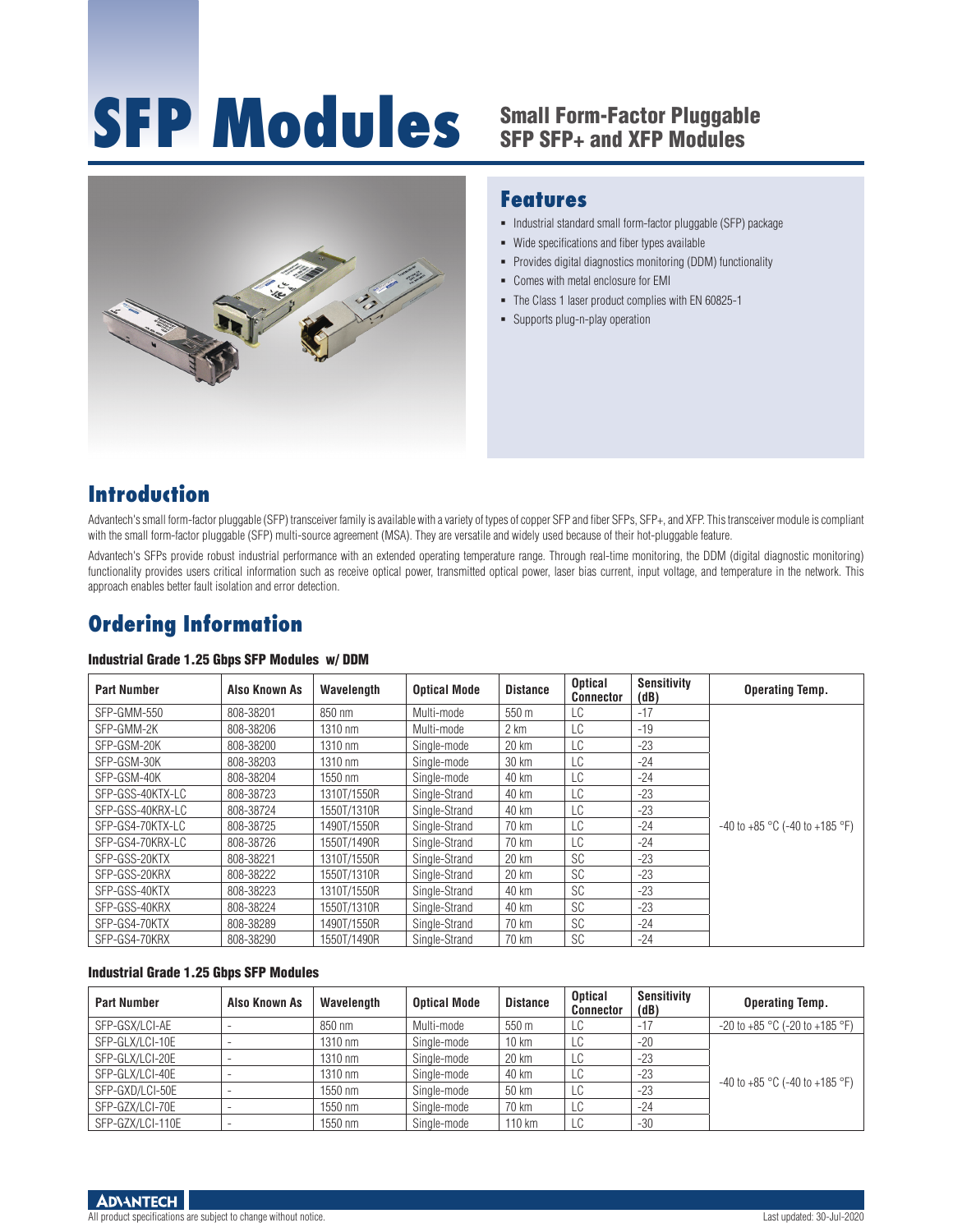## SFP Modules

#### 1.25 Gbps SFP Modules

| <b>Part Number</b> | Also Known As | Wavelength | <b>Optical Mode</b> | <b>Distance</b> | <b>Optical</b><br><b>Connector</b> | <b>Sensitivity</b><br>(dB) | <b>Operating Temp.</b>                           |
|--------------------|---------------|------------|---------------------|-----------------|------------------------------------|----------------------------|--------------------------------------------------|
| SFP-GSX/LC-AE      |               | 850 nm     | Multi-mode          | 550 m           | LC                                 | $-17$                      |                                                  |
| SFP-GLX/LC-10E     |               | 1310 nm    | Single-mode         | $10 \text{ km}$ | LC                                 | $-20$                      |                                                  |
| SFP-GLX/LC-20E     |               | 1310 nm    | Single-mode         | 20 km           | LC                                 | $-23$                      |                                                  |
| SFP-GLX/LC-40E     |               | 1310 nm    | Single-mode         | 40 km           | LC                                 | $-23$                      | 0 to +70 $^{\circ}$ C (+32 to +158 $^{\circ}$ F) |
| SFP-GXD/LC-50E     |               | 1550 nm    | Single-mode         | 50 km           | LC                                 | $-23$                      |                                                  |
| SFP-GZX/LC-70E     |               | 1550 nm    | Single-mode         | 70 km           | LC                                 | $-24$                      |                                                  |
| SFP-GZX/LC-110E    |               | 1550 nm    | Single-mode         | 110 km          | LC                                 | $-30$                      |                                                  |

#### Industrial Grade 100-155 Mbps SFP Modules w/ DDM

| <b>Part Number</b> | Also Known As | Wavelength  | <b>Optical Mode</b> | <b>Distance</b> | <b>Optical</b><br><b>Connector</b> | <b>Sensitivity</b><br>(dB) | <b>Operating Temp.</b>               |
|--------------------|---------------|-------------|---------------------|-----------------|------------------------------------|----------------------------|--------------------------------------|
| SFP-FMM850-2K      | 808-38101     | 850 nm      | Multi-mode          | 2 km            | LC                                 | $-26$                      |                                      |
| SFP-FMM-2K         | 808-38102     | 1300 nm     | Multi-mode          | 2 km            | LC                                 | $-32$                      |                                      |
| SFP-FSM-20K        | 808-38103     | 1310 nm     | Single-mode         | 20 km           | LC                                 | $-35$                      |                                      |
| SFP-FSM-40K        | 808-38104     | 1310 nm     | Single-mode         | 40 km           | LC                                 | $-36$                      |                                      |
| SFP-FSM-80K        | 808-38105     | 1550 nm     | Single-mode         | 80 km           | LC                                 | $-36$                      | $-40$ to $+85$ °C (-40 to $+185$ °F) |
| SFP-FSS-20KTX      | 808-38121     | 1310T/1550R | Single-Strand       | 20 km           | <b>SC</b>                          | $-32$                      |                                      |
| SFP-FSS-20KRX      | 808-38122     | 1550T/1310R | Single-Strand       | 20 km           | <b>SC</b>                          | $-32$                      |                                      |
| SFP-FSS-40KTX      | 808-38123     | 1310T/1550R | Single-Strand       | 40 km           | <b>SC</b>                          | $-34$                      |                                      |
| SFP-FSS-40KRX      | 808-38124     | 1550T/1310R | Single-Strand       | 40 km           | SC                                 | $-34$                      |                                      |

#### Industrial Grade 100-155 Mbps SFP Modules

| <b>Part Number</b> | Also Known As | Wavelength | <b>Optical Mode</b> | <b>Distance</b> | <b>Optical</b><br><b>Connector</b> | <b>Sensitivity</b><br>(dB) | <b>Operating Temp.</b>                  |
|--------------------|---------------|------------|---------------------|-----------------|------------------------------------|----------------------------|-----------------------------------------|
| SFP-FXM/LCI-AE     |               | 1310 nm    | Multi-mode          | 2 km            | ∟∪                                 | -32                        |                                         |
| SFP-FXS/LCI-30E    |               | 1310 nm    | Single-mode         | 30km            | ∟∪                                 | -34                        | $-40$ to $+85$ °C ( $-40$ to $+185$ °F) |

#### 100-155 Mbps SFP Modules

| <b>Part Number</b> | Also Known As | Wavelength | <b>Optical Mode</b> | <b>Distance</b> | <b>Optical</b><br><b>Connector</b> | <b>Sensitivity</b><br>(dB) | <b>Operating Temp.</b>       |
|--------------------|---------------|------------|---------------------|-----------------|------------------------------------|----------------------------|------------------------------|
| SFP-FXM/LC-AE      |               | 1310 nm    | Multi-mode          | 2 km            |                                    | $-32$                      | 0 to +70 °C (+32 to +158 °F) |
| SFP-FXS/LC-30E     |               | 1310 nm    | Single-mode         | 30km            |                                    | -34                        |                              |

#### Industrial Grade SFP+ 10 Gbps Modules w/ DDM

| <b>Part Number</b> | Also Known As | Wavelength | <b>Optical Mode</b> | <b>Distance</b>  | <b>Optical</b><br><b>Connector</b> | Sensitivity<br>(dB) | <b>Operating Temp.</b>                             |
|--------------------|---------------|------------|---------------------|------------------|------------------------------------|---------------------|----------------------------------------------------|
| SFP-XMM-33         | 808-38600     | 850 nm     | Multi-mode          | 33 <sub>m</sub>  | LC                                 | $-9.9$              |                                                    |
| SFP-XSM-10K        | 808-38601     | 1310 nm    | Single-mode         | 10 km            | LC                                 | $-14.4$             | $-10$ to $+70$ °C (+14 to $+158$ °F)               |
| SFP-XMM-LCI-400    |               | 850nm      | Multi-mode          | 400 m            | LC                                 | $-11.1$             |                                                    |
| SFP-XSM-LCI-10K    |               | 1310nm     | Single-mode         | $10 \mathrm{km}$ | LC                                 | $-12.6$             |                                                    |
| SFP-XSM-LCI-20K    |               | 1310nm     | Single-mode         | 20 km            | LC                                 | $-12.6$             | -40 to +85 $^{\circ}$ C (-40 to +185 $^{\circ}$ F) |
| SFP-XSM-LCI-40K    |               | 1310nm     | Single-mode         | 40 km            | LC                                 | $-12.6$             |                                                    |
| SFP-XSM-LCI-80K    |               | 1550nm     | Single-mode         | 80 km            | LC                                 | $-23$               |                                                    |

#### SFP+ 10 Gbps Modules w/DDM

| <b>Part Number</b> | As know as | Wavelength  | <b>Optical Mode</b> | <b>Distance</b> | <b>Connector</b> | <b>Sensitivity</b><br>(dB) | <b>Operating Temp.</b>                           |
|--------------------|------------|-------------|---------------------|-----------------|------------------|----------------------------|--------------------------------------------------|
| SFP-XMM-LC-400     |            | 850nm       | Multi-mode          | 400 m           | LC               | $-11.1$                    |                                                  |
| SFP-XSM-LC-10K     |            | 1310nm      | Single-mode         | $10 \text{ km}$ | LC               | $-12.6$                    |                                                  |
| SFP-XSM-LC-20K     |            | 1310nm      | Single-mode         | 20 km           | LC               | $-12.6$                    |                                                  |
| SFP-XSM-LC-40K     |            | 1310nm      | Single-mode         | 40 km           | LC               | $-12.6$                    |                                                  |
| SFP-XSM-LC-80K     |            | 1550nm      | Single-mode         | 80 km           | LC               | $-23$                      | 0 to +70 $^{\circ}$ C (+32 to +158 $^{\circ}$ F) |
| SFP-XSS-10KTX-LC   |            | 1270T/1330R | Single-mode         | $10 \text{ km}$ | LC               | $-15.5$                    |                                                  |
| SFP-XSS-10KRX-LC   |            | 1330T/1270R | Single-mode         | $10 \text{ km}$ | LC               | $-15.5$                    |                                                  |
| SFP-XSS-40KTX-LC   |            | 1270T/1330R | Single-mode         | 40 km           | LC               | $-15.5$                    |                                                  |
| SFP-XSS-40KRX-LC   |            | 1330T/1270R | Single-mode         | 40 km           | LC               | $-15.5$                    |                                                  |